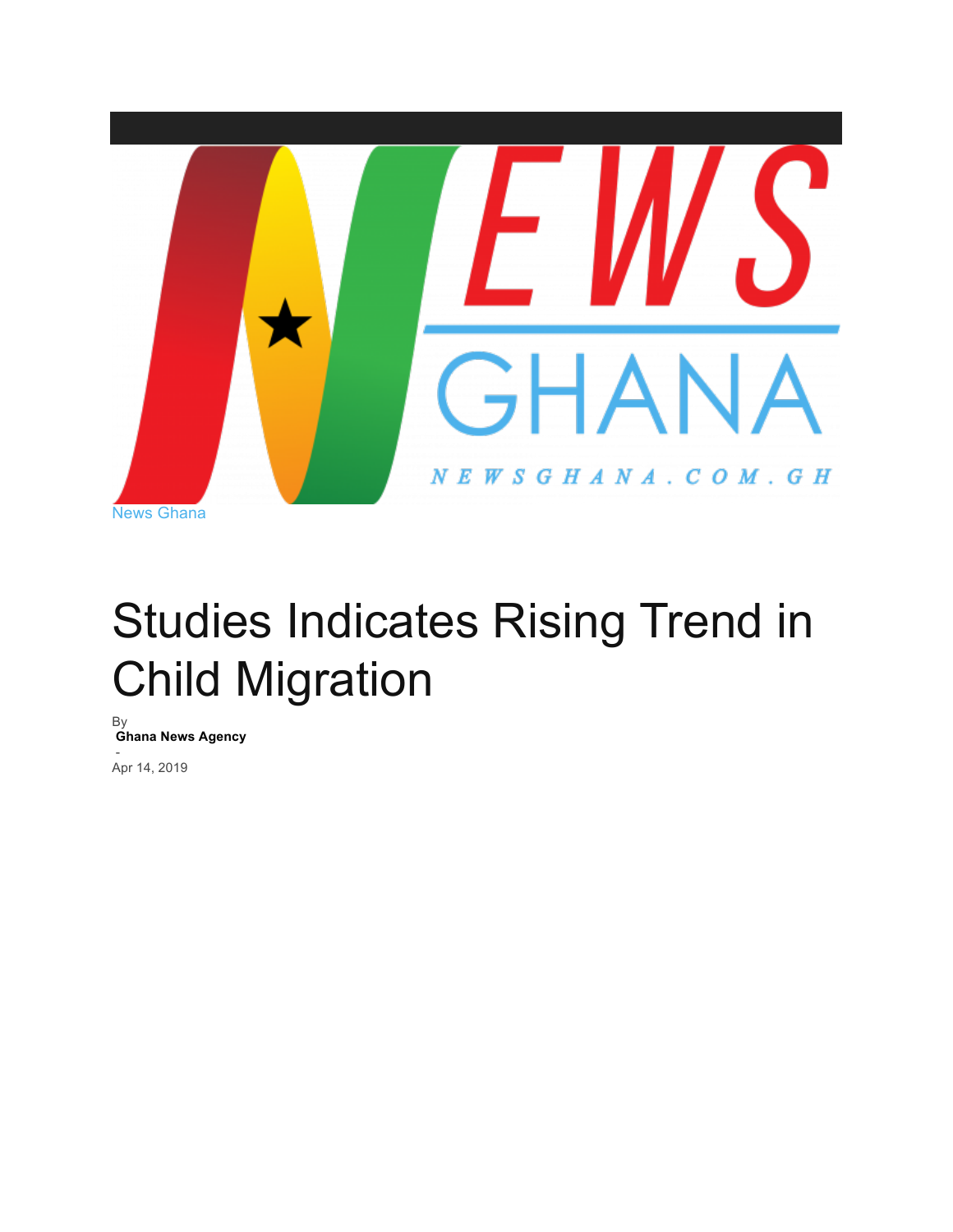

**Migration** 

**A study conducted on children on the Move Young Migrants suggests for revision of existing legal frameworks and the development of innovative policies and interventions that take into consideration the dynamics of the movement.**

It also suggested that current knowledge and perspectives regarding free movement in the ECOWAS Bloc largely exclude the dynamics of the movement of young people.

It said while there were various migration-related policies to protect young people, there was no single comprehensive one to facilitate, promote and protect the migration of young people with respect to the dynamics of child migration.

Dr Delali Badasu, the immediate past Director of the Centre for Migration Studies (CMS) and a research Fellow at the Regional Institute of Population Studies, University of Ghana, said this at a public lecture organised at the Centre in Accra.

The Lecture formed part of the Merian Institute for Advance Studies in Africa, College of Humanities (MIASA) Seminar series, which sought to find out whether ECOWAS has any framework to support children on the Move.